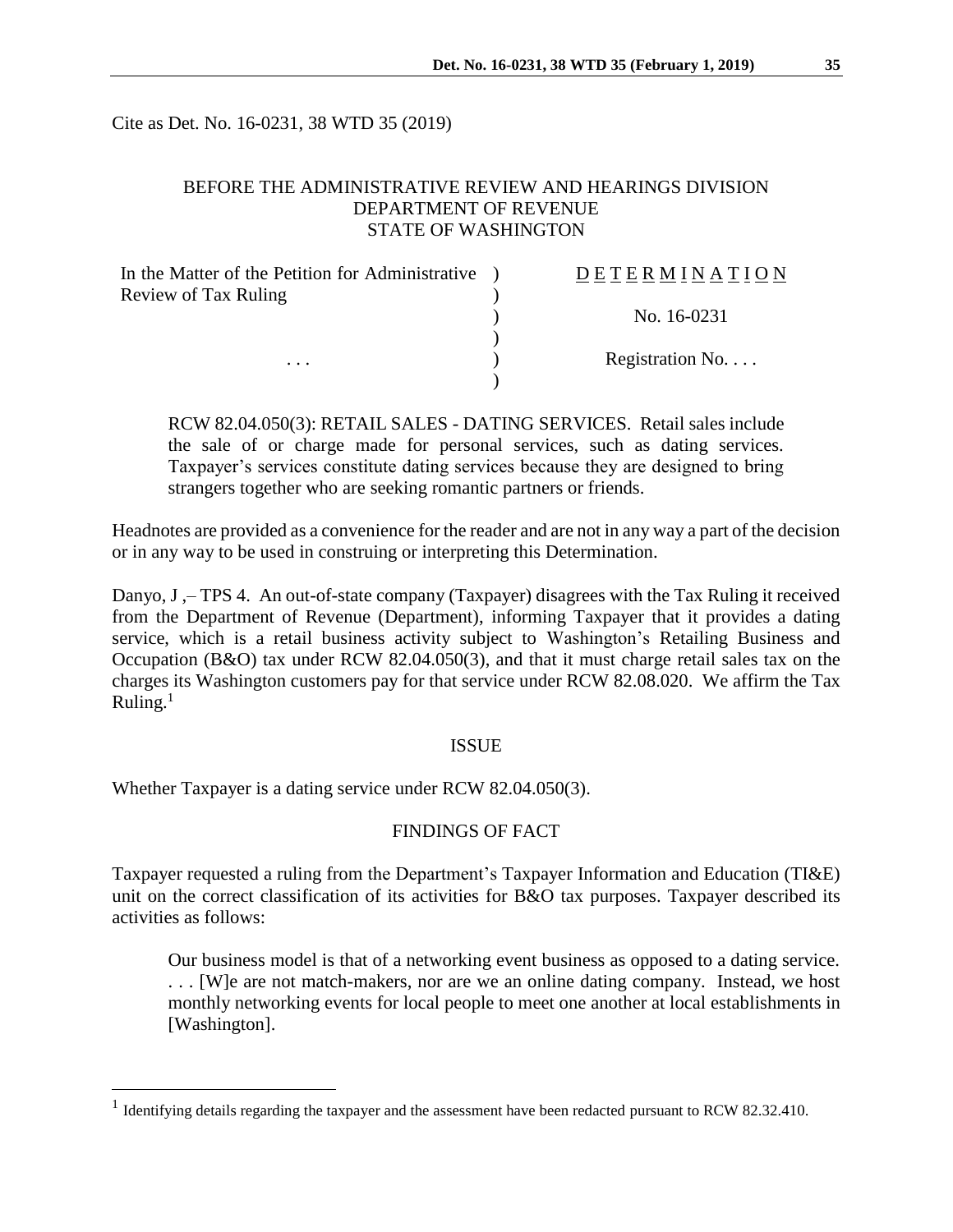TI&E responded on May 6, 2015:

Based on the information from your email and your website your speed dating services fall within the definition of a "dating service".... Therefore, your charges to customers in Washington are subject to retail sales tax. Additionally, that same income is subject to the Retailing classification of the state business and occupation (B&O) tax.

Taxpayer petitioned for an administrative review of the ruling claiming it is not a dating service but an event planner. . . . Taxpayer operates a website that allows individuals to register for scheduled speed dating events held in several cities throughout the United States and Canada, including . . . . The website provides a calendar of dates and locations. According to the website, there is no on-site registration. Anyone wishing to attend one of these events must pre-register and pay the fee. According to the website, the pre-registration is to ensure equal numbers of men and women. The cost of attendance ranges from \$ . . . - \$ . . . . These events are hosted by local coordinators (individuals who either volunteer or are paid) on Taxpayer's behalf, and are generally held in local restaurants and bars. Sometimes drinks and appetizers are included. Generally, Taxpayer does not rent the space, but rather, selects a venue where the group can be separated from the rest of the establishment's patrons and can proceed with the program, as organized by Taxpayer's coordinators. The coordinators hand out name badges, match sheet scorecards, and generally move the guests through the process of meeting each other in a series of one-on-one conversations.

Taxpayer's website describes its speed dating events as providing a safe venue where professional singles can meet other professional singles [in a speed dating format]. During the session, each guest enters notes on the match sheet scorecards regarding the other guests they meet. At the end of the session, each guest completes the match sheet scorecards indicating whom they would like to meet again. The guests enter the information directly onto Taxpayer's website. Within 24 hours, Taxpayer emails each guest a list of other guests who would like to hear from them again. According to the website, once that information is imparted, it is up to the individual to follow up; but the website also states that the participant's [odds of a personal relationship are increased because of the speed dating].

Taxpayer does not charge a membership fee; only the registration fee. There are no pre-screened or shared profiles. Taxpayer posts the dates and locations of the events, registers the guests, processes the payments and coordinates the evening's event. Individuals who are interested in attending select a date and venue, and register to attend. At the end of the event, Taxpayer reviews the match sheet scorecards and provides guests with follow up information.

## ANALYSIS

RCW 82.04.050(3)(f) states: The term "sale at retail" or "retail sale" includes

the sale of or charge made for personal, business, or professional services including amounts designated as interest, rents, fees, admission, and other service emoluments however designated, received by persons engaging in the following business activities: